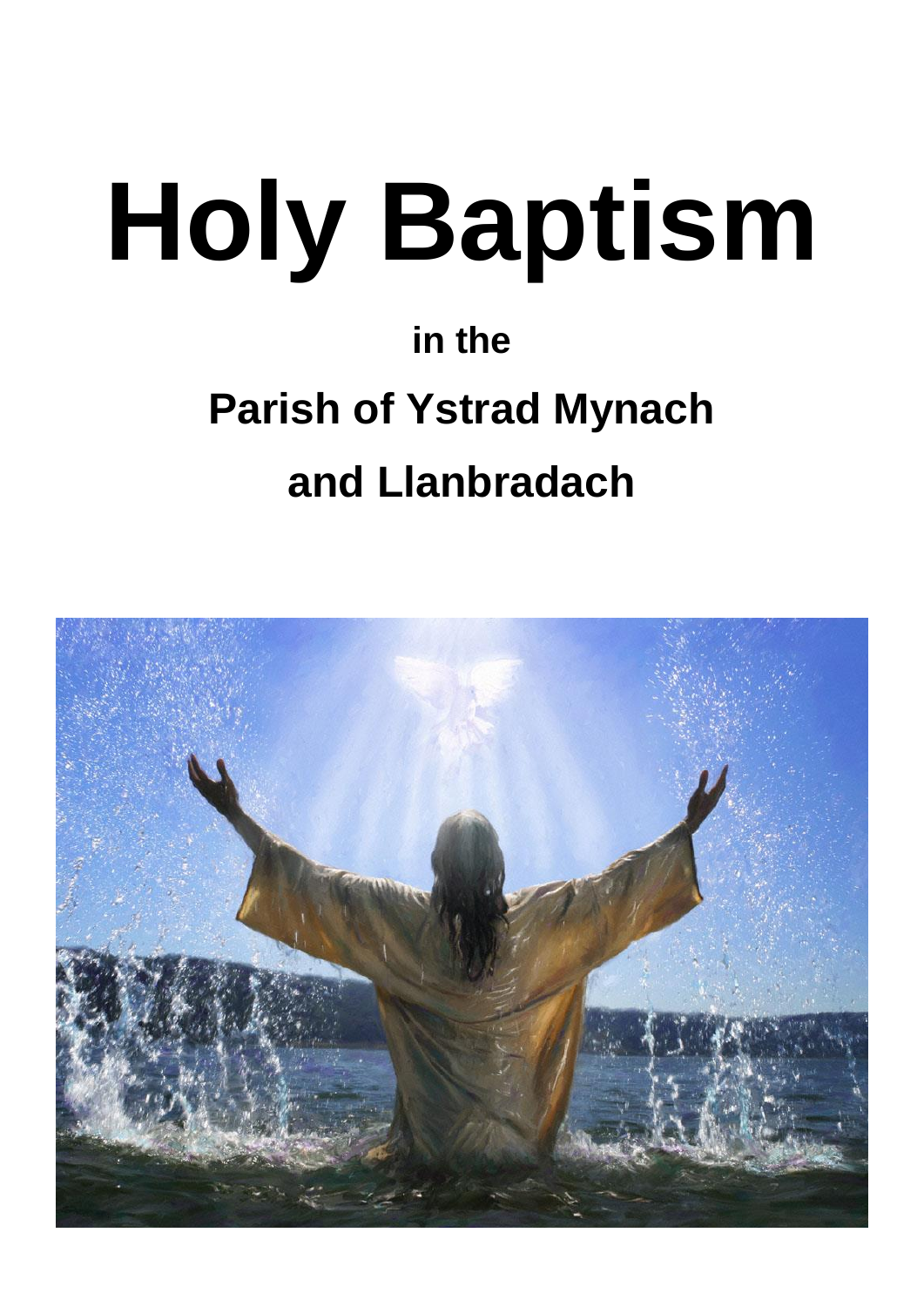**Thank you for your interest regarding Baptism in our Church. We hope that this leaflet will help you decide if you wish to make this commitment on behalf of your child.**

#### **What is Baptism?**

Baptism, or Christening as it is commonly called, is a service which makes children (or adults) members of the Church.

#### **What does this mean?**

When you belong to something, like a club or group, it means that you support what they do. It is the same with the Church. If you want your child to belong to the Church it means you support what we do.

#### **What do we do?**

We worship Almighty God, the Father who made the world and everything in it, the Son, Jesus Christ, who died on the cross so that our sins could be forgiven, and the Holy Spirit, who comes to us in services like Baptism and the Eucharist, to give us strength and to help us in our daily lives.

#### **So what does this mean for you?**

We shall expect you to show that you want to support the life of the Church and encourage your child to grow up in the Christian faith. We hope that you will wish to come to Church on a regular basis before the Baptism takes place: this can become part of the spiritual preparation for the whole family.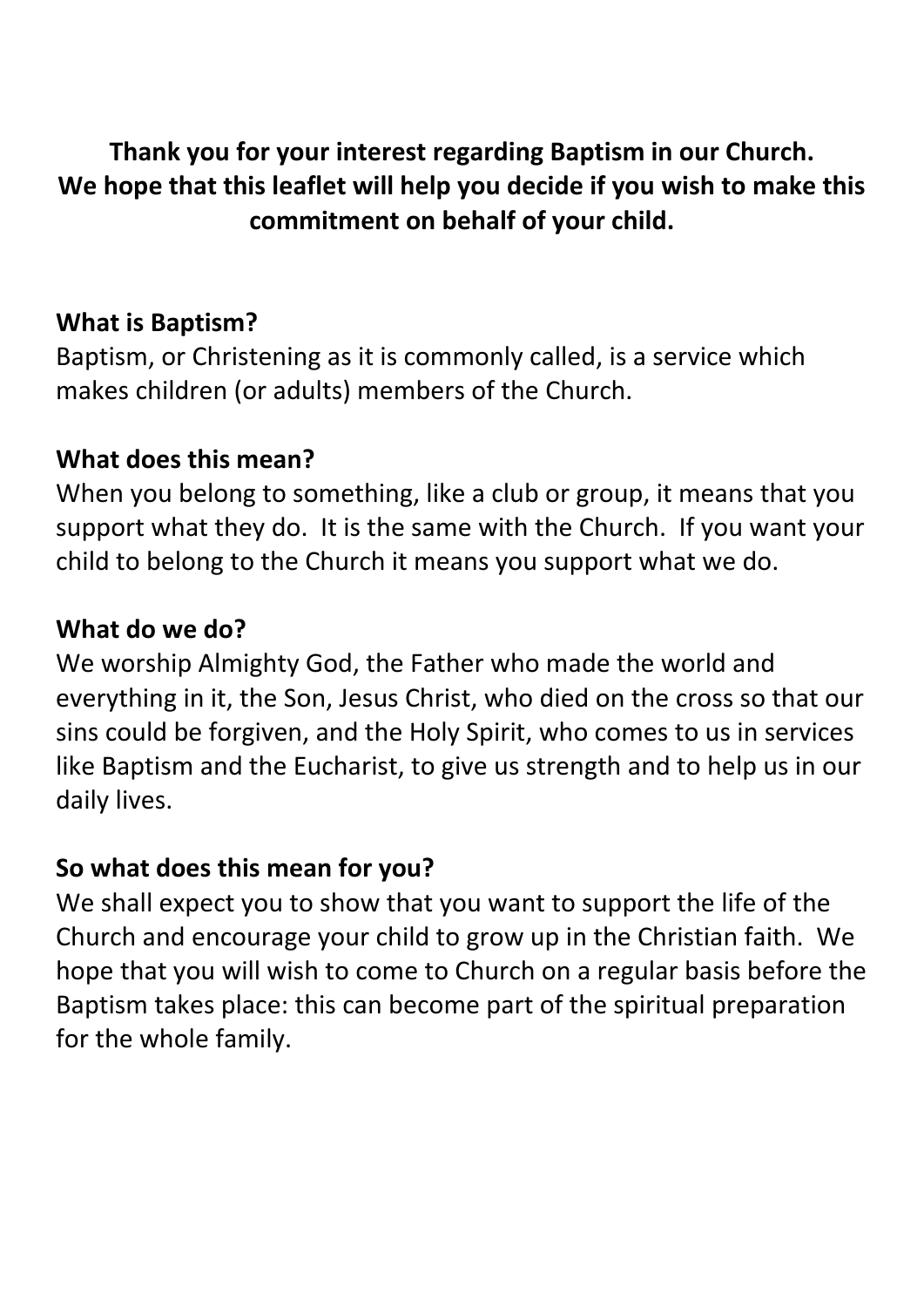#### **What do you do now?**

A member of the Baptism Team will have been in contact with you to arrange for you to receive the application form for the Baptism of your child. When you have returned the completed Form to them, a date will be arranged for the Baptism to suit you and your family. Baptisms take place on Sundays, the day on which Jesus rose from the dead, and may take place either during the main Sunday Eucharist at 10.30am, or at a separate Service at 12.15pm. However, any Baptism is a public service and it may be the case that Baptisms of other children may take place at the same service. If you would like the baptism to take place at 10.30am, you will need to think carefully about the number of guests you invite, as Holy Trinity is not able to seat a large number of people in addition to the usual congregation. The Baptism will be booked once the application form has been returned to the member of the Baptism Team and the date of the baptism has been agreed.

#### **What about Godparents?**

You should choose one Godfather and one Godmother for your child. They must be baptized themselves, and in making your choice, you should take into account their responsibility to help you to bring up your child in the Christian faith. That commitment will involve bringing your child to Church and encouraging him/her to be admitted to Holy Communion and to be confirmed by the bishop in due course. Sometimes, parents ask about having more than two Godparents, which may be possible if there is good reason.

### **Is there any age limit?**

You can be baptised at any age, but once a child has reached the age of understanding, the commitment to the Christian faith will involve them taking their own responsibility and will involve preparation for first Communion and, at the age of 11, Confirmation as well as Baptism. This will require an obvious desire to worship regularly with the Church. Please ask your Baptism Team member for more details about this.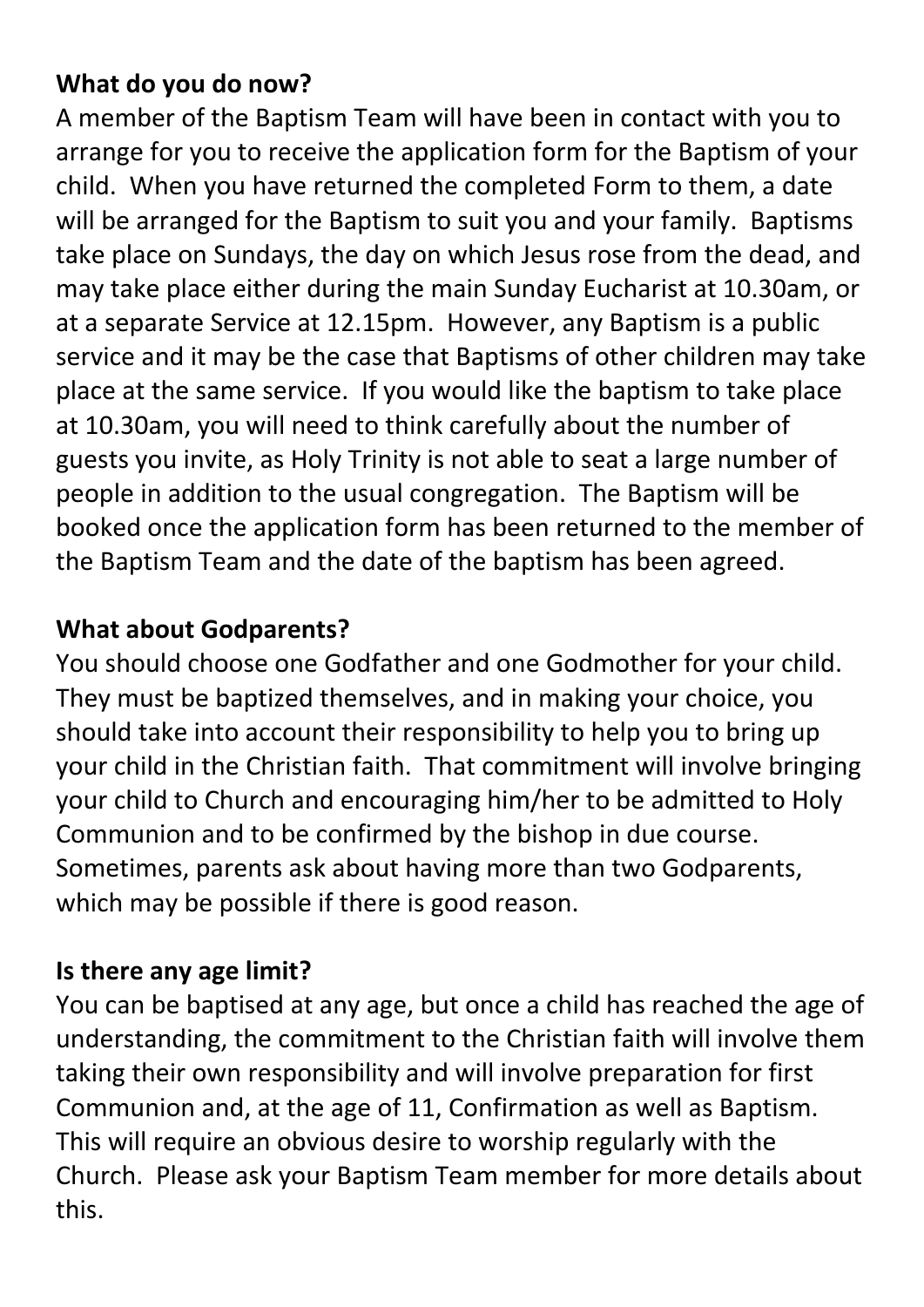#### **Why should I go ahead?**

God is loving and caring for his creation and for all his people. Throughout history He has tried constantly to bring people to love Him, and He sent His Son to die on the cross for all our sakes. Baptism is a sign of God's love and grace given to a child of His. It shows that we want to grow closer to Him and be part of His loving family.

#### *Jesus said, "In very truth I tell you, no one can enter the Kingdom of God without being born of water and the spirit."*

*The following prayer may be used as a daily preparation for the Baptism of your child:*

> **Heavenly Father, by the power of your Holy Spirit you give to your faithful people new life in the water of Baptism: guide and strengthen us by the same Spirit, that those who are born again may serve you in faith and love, and grow into the full stature of your Son Jesus Christ, who is alive and reigns with you and the Holy Spirit, one God, now and for ever. Amen.**

Parish Priest: Father Steven Kirk (01443 813246)

> *To book a Baptism or to make any further enquiries, please contact:*  Sarah Steadman on **07816 558072 or [steadmansarah@hotmail.co.uk](mailto:steadmansarah@hotmail.co.uk)**